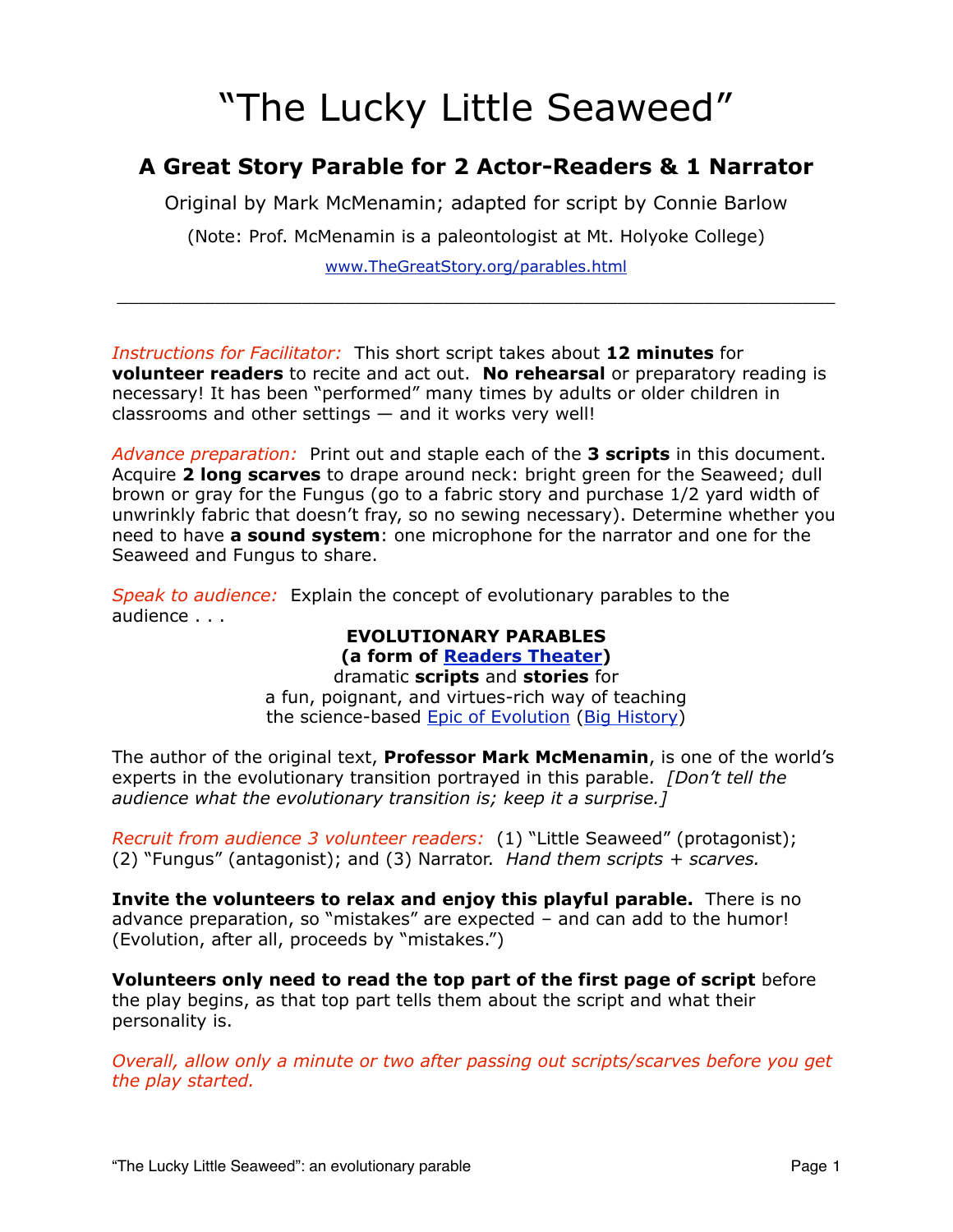### *Narrator Role for* **"The Lucky Little Seaweed"**

*INSTRUCTIONS TO NARRATOR: After Seaweed and Fungus get their scripts and read about their personalities (top paragraph), direct Seaweed to stand at center stage and Fungus to begin off-stage. You stand off from center. When everybody is ready, start reading your part (bold) aloud. Note: "Hyphae" is pronounced "HIGH-fee".* 

*What you need to read is always in bold type.*

*Stage directions for you are in [italics] type.*

*Read your part at a normal pace — not slowly or melodramatically.*

**NARRATOR: Once upon a very long time ago (430 million years ago, to be more precise) there lived a sad little seaweed near the shore of a shallow sea. The little seaweed loved its warm and well-lit aquatic home, but the neighborhood was becoming more dangerous with each passing week.** 

*\_\_\_\_\_\_\_\_\_\_\_\_\_\_*

 **Big, fast-growing seaweeds were beginning to crowd the area and shade out the smaller, less aggressive forms. Voracious animals who swam or crawled within the ocean had developed a taste for seaweed salad. These animals were becoming more numerous every day and were even beginning to threaten the seaweeds that lived right next to shore in the saltiest water — a zone that used to be safe. The sad little seaweed was feeling the pinch of increased competition.**

 **One dreary morning, in the shade of a newly grown patch of aggressive seaweed, the little seaweed was visited by an aquatic fungus, who was passing by. The fungus was first to speak . . .**

FUNGUS: "Excuse me, Little Seaweed, but I am about to infect and eat you."

SEAWEED: "Why would you want to do that?"

FUNGUS: "Well, it is getting harder and harder to make a living on this part of the sea floor. You see, I normally prefer to eat dead organic matter—like old decayed parts of seaweeds. But voracious animals have been devouring my favorite foods before I get my share. With their fishy fins or crabby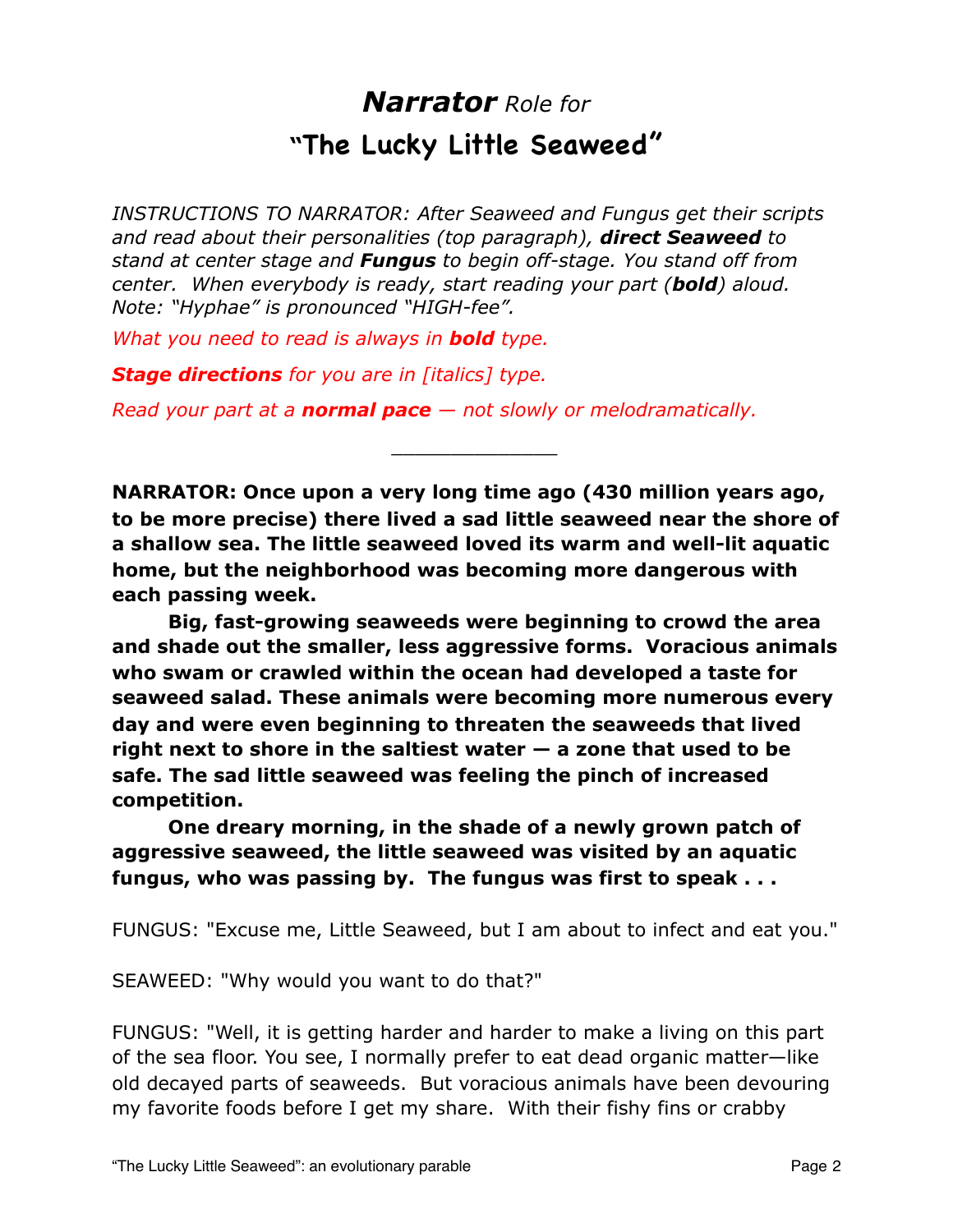claws, these animals move faster than I can stretch my fungal fingers."

SEAWEED: "Hey, I have a similar problem. Beneath these big seaweeds, I can't find enough light to grow. The big seaweeds are shading me out, leaving me weak. The future looks bleak. So you might as well infect me and get it over with."

**NARRATOR: The fungus was happy to oblige. Fungal fingers — what scientists call hyphae — gently probed the little seaweed, entering here and there, beginning to suck away the living fluids, molecule by molecule. Just then there was a major earthquake!** *[Gesture wildly and make a rumbling sound, while characters act out.]*

*[Speak loudly and excitedly:]* **A portion of the seafloor heaved upward, becoming land, and the seawater drained away. The big seaweeds went tumbling back into the ocean, carried along by the ebbing water. But the little seaweed, anchored as it was to the fungus, was left stranded ashore. Little Seaweed was the first to speak. . .**

SEAWEED: "Now what?! The water is way down there, but we're up here. Even if you do finish me off, how can you possibly survive when exposed to the drying air like this?"

FUNGUS: "No problem! My hyphae can grow down, down into the mud, just as easily as I can grow deeper and deeper into you. I can grow my fungal fingers down as far as I need to. When they reach water, I just suck it up!

 So you see, I am in no danger of drying out. But you are. I suppose I ought to get as much out of you as I can before the sun bakes you to a crisp!"

**NARRATOR: The fungus continued sucking out the living fluid from the little seaweed, molecule by molecule. But in the bright sun, the little seaweed was beginning to taste different. The fungus discovered that the living fluids it was feasting upon were becoming sweeter and sweeter."**

FUNGUS: "Golly, you are a sweet little seaweed! I would like to taste your sweetness forever. It seems a shame to kill you."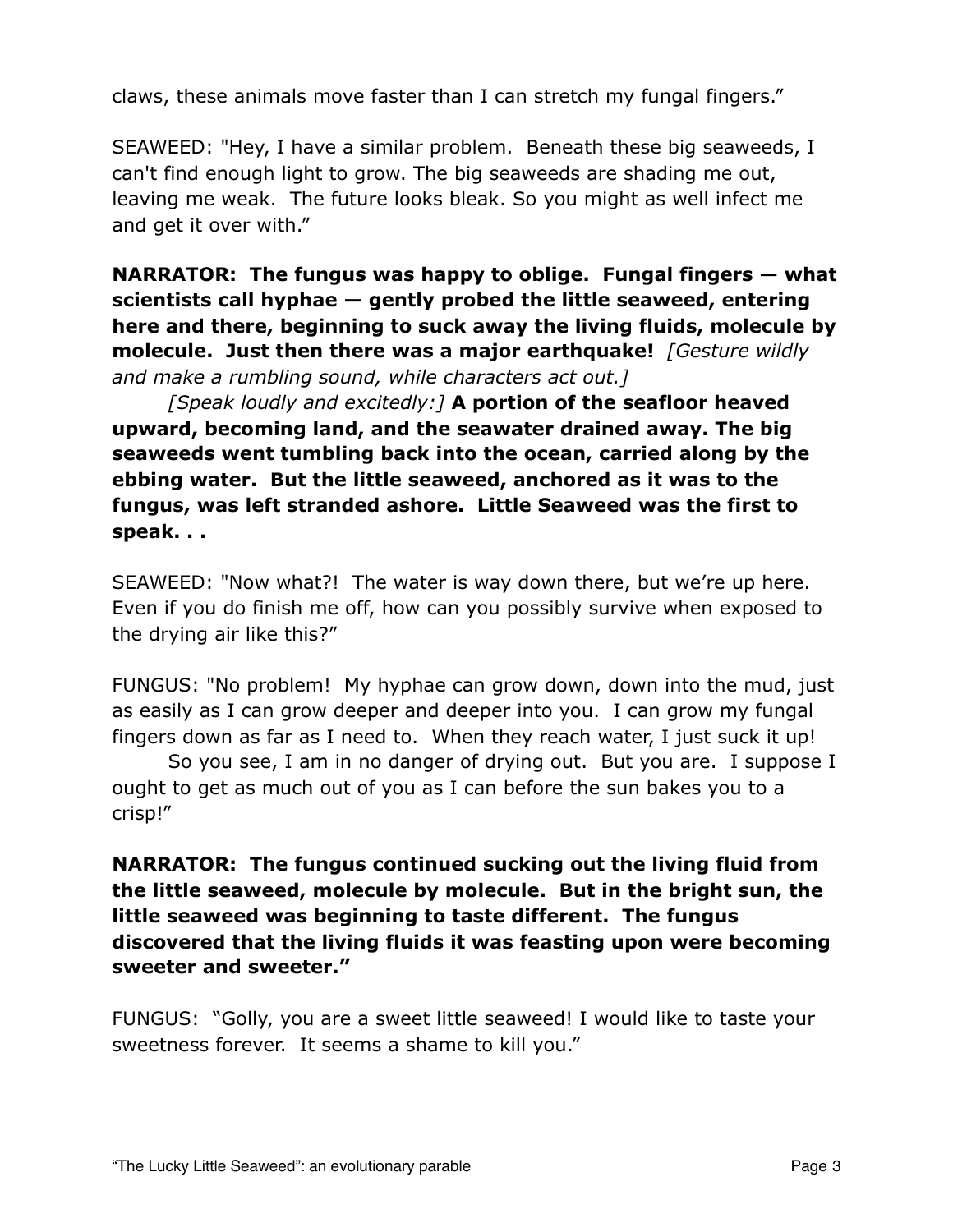SEAWEED: "I'm sweet because I am finally getting enough sunlight. There are no other seaweeds up here shading me out. And when I get enough sunlight, I can create lots of sugar by photosynthesis."

FUNGUS: "That is a most admirable talent."

**NARRATOR: The fungus was beginning to see the little seaweed in a new light. . . Suddenly, the fungus had a bright idea . . .**

FUNGUS: "Little Seaweed, I have a proposal for you!"

SEAWEED: "I'm listening. . ."

FUNGUS: "You know, my hyphae can *provide* nutrition as well as take it away. That is my special talent  $-$  controlling the flow of water and nutrients. The interesting thing is that I can just as easily *send* you fluids as suck them out of you."

### **NARRATOR: The little seaweed felt a glimmer of hope shimmer through its bright green gelatinous skin. . . The seaweed now turned toward the fungus and begged with excitement . . .**

SEAWEED: "Oh, Fungus! Please tell me more!"

FUNGUS: "Well, if I provide you with water and mineral nutrients, can you guarantee me a continuous supply of sugar?"

SEAWEED: "Oh yes! In this bright sunlight I can produce much more sugar than I could possibly use all by myself. I am afraid of drying out, of course. But you appear to have already solved that problem — and for both of us!"

### **NARRATOR: The two former enemies now turned to face one another.**

FUNGUS: "I think we have a deal."

SEAWEED: "Indeed!"

BOTH: *[shake hands]*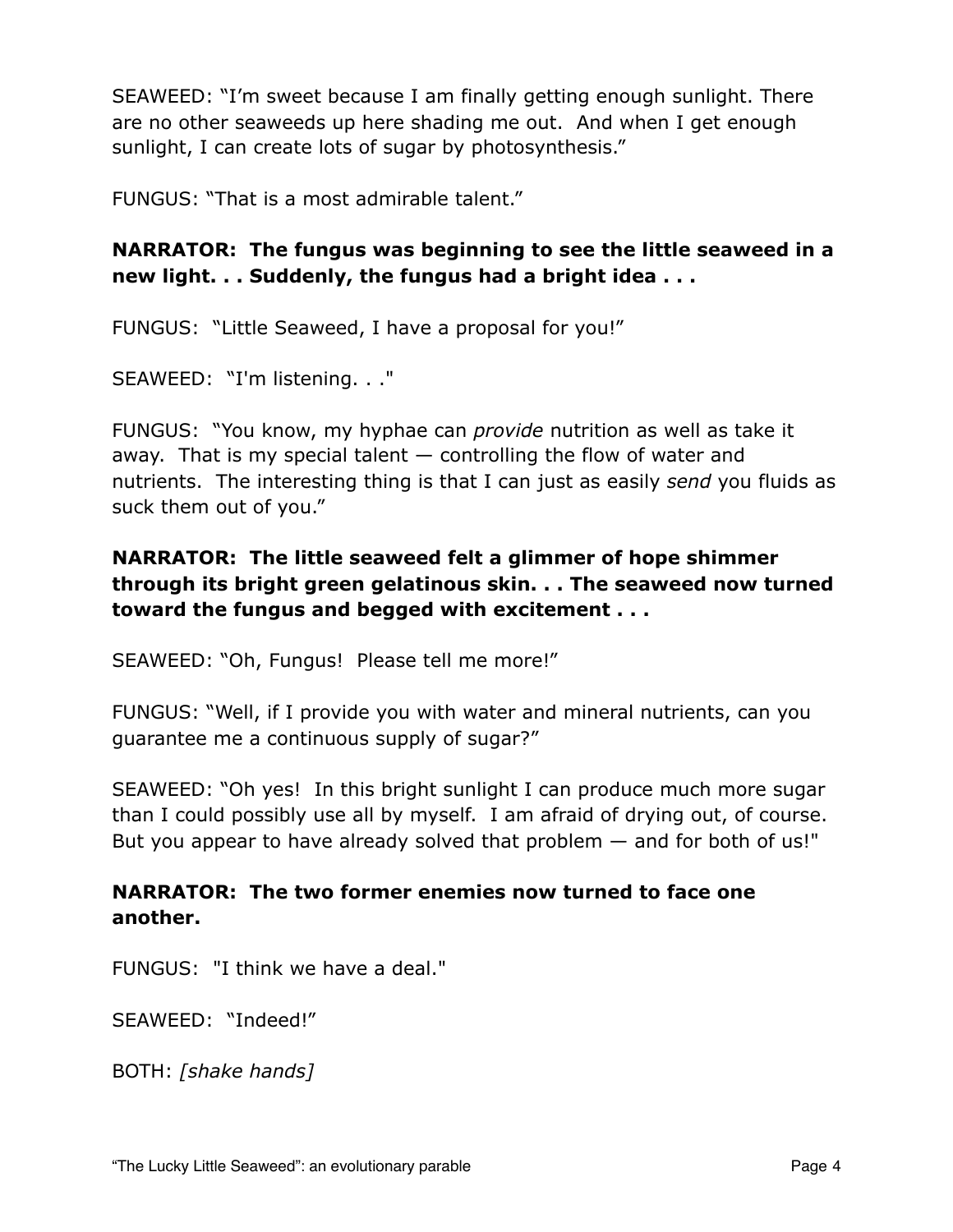**NARRATOR:** *[speak loudly if audience is laughing]* **Thus began the most "fruitful" collaboration of all time — the coming together of seaweed and fungus to form an entirely new kind of life on Earth:** *Land Plants***.**

 **So now, every time you admire a great oak tree, or run across a lovely green lawn, or munch on a salad, remember the Lucky Little Seaweed and this tale of teamwork at the ocean's edge. . . THE END!**

*[All 3 bow together, as audience applauds.]*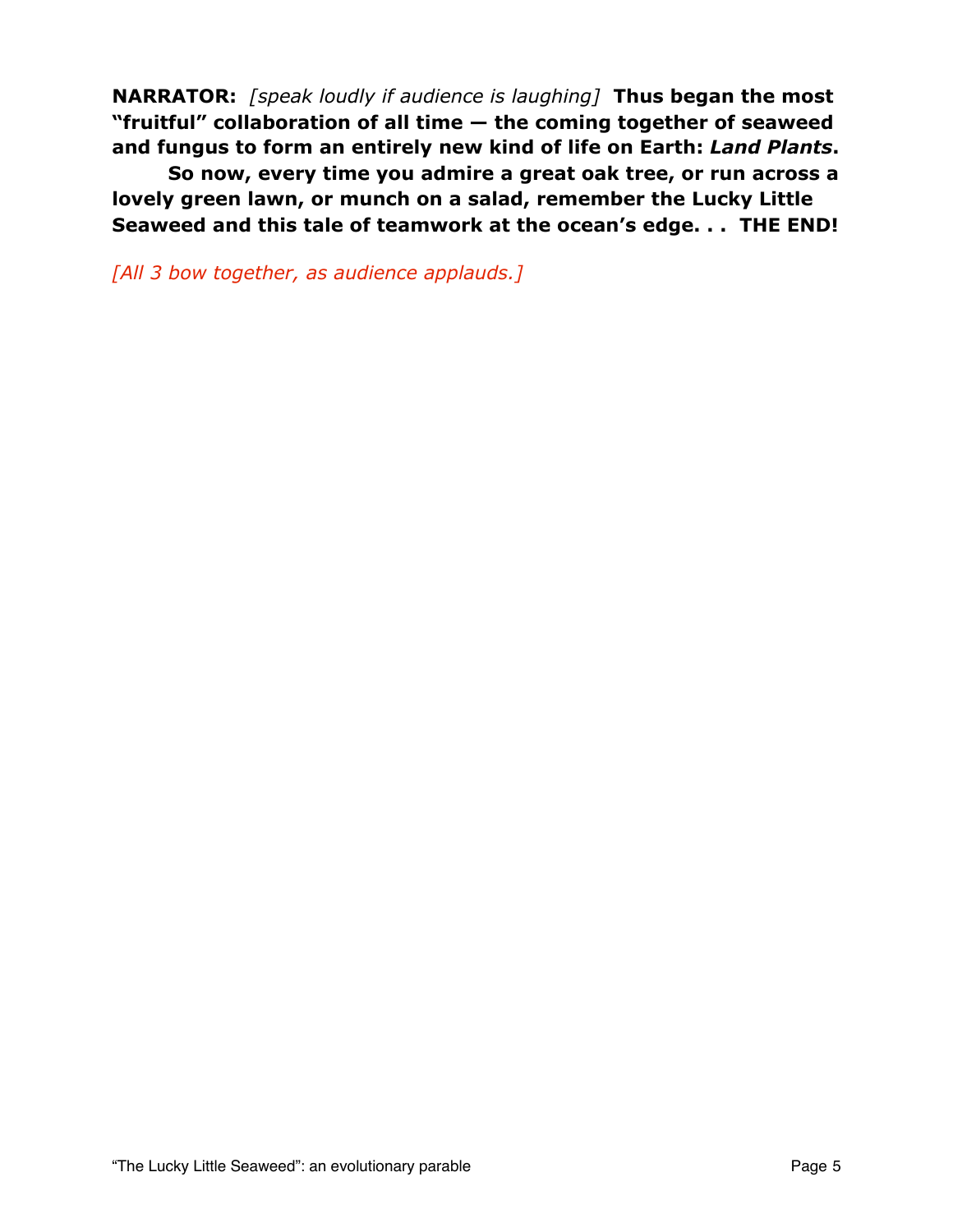### *Seaweed Role for* **"The Lucky Little Seaweed"**

*INSTRUCTION TO LITTLE SEAWEED: You are a gentle, somewhat pathetic, victim. Make sure you face the audience while reciting, even though you will occasionally glance at the Fungus, to whom you are speaking. Feel free to act and gesture. At the beginning, and again when the earthquake happens, the narrator will be describing your actions. At these two places, stop looking at your script; just act out what is happening.*

*What you need to read is always in bold type. Stage directions for you are in [italics] type. Read your part at a normal pace — not slowly or melodramatically.*

**SEAWEED:** *[Begin play by standing silently at center stage, where you will act out what Narrator is saying about you. Don't look at your script until Fungus comes onstage and says to you, ""Excuse me, Little Seaweed, but I am about to infect and eat you."]*

NARRATOR: *[recites a long paragraph . . . . . . . . . . . ]*

 $\overline{\phantom{a}}$  , where  $\overline{\phantom{a}}$ 

FUNGUS: "Excuse me, Little Seaweed, but I am about to infect and eat you."

**SEAWEED:** *[surprised]* **"Why would you want to do that?"**

FUNGUS: "Well, it is getting harder and harder to make a living on this part of the sea floor. You see, I normally prefer to eat dead organic matter—like old decayed parts of seaweeds. But voracious animals have been devouring my favorite foods before I get my share. With their fishy fins or crabby claws, these animals move faster than I can stretch my fungal fingers."

**SEAWEED:** *[face audience and gesture]* **"Hey, I have a similar problem. Beneath these big seaweeds, I can't find enough light to grow. The big seaweeds are shading me out, leaving me weak. The future looks bleak. So you might as well infect me and get it over with."**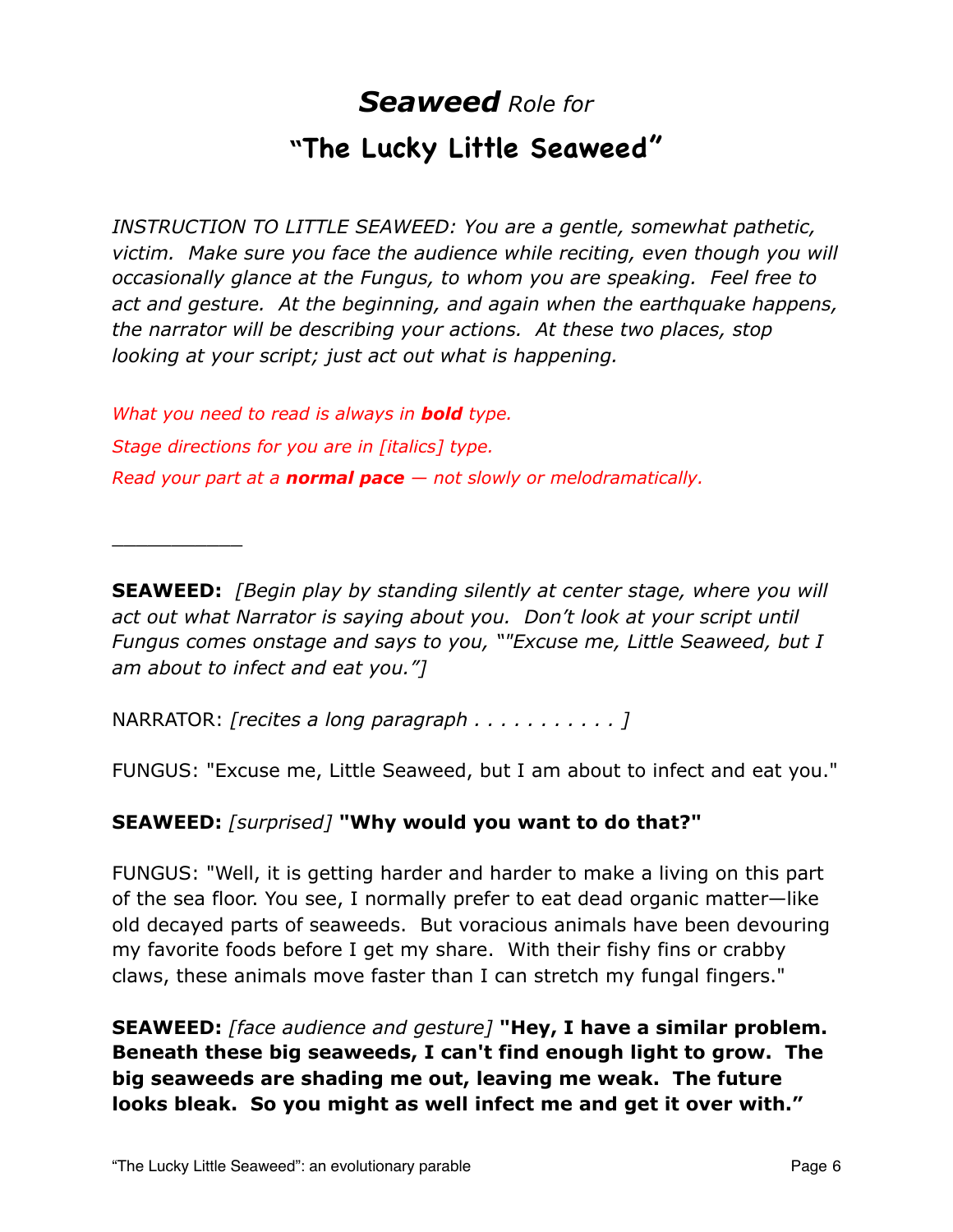**SEAWEED:** *[Listen and act out what narrator says. Only look at script again when you hear narrator say, "Little seaweed was the first to speak."]*

NARRATOR: *. . . "*Little seaweed was the first to speak . . ."

### **SEAWEED:** *[with anguish]* **"Now what?! The water is way down there,**  *[gesture]* **but we're up here. Even if you do finish me off, how can you possibly survive when exposed to the drying air like this?"**

FUNGUS: "No problem! My hyphae can grow down, down into the mud, just as easily as I can grow deeper and deeper into you. I can grow my fungal fingers down as far as I need to. When they reach water, I just suck it up. So you see, I am in no danger of drying out. But you are. I suppose I ought to get as much out of you as I can before the sun bakes you to a crisp."

NARRATOR: The fungus continued sucking out the living fluid from the little seaweed, molecule by molecule. But in the bright sun, the little seaweed was beginning to taste different. The fungus discovered that the living fluids it was feasting upon were becoming sweeter and sweeter.

FUNGUS: "Golly, you are a sweet little seaweed! I would like to taste your sweetness forever. It seems a shame to kill you."

**SEAWEED:** *[face audience]* **"I'm sweet because I am finally getting enough sunlight. There are no other seaweeds up here shading me out. And when I get enough sunlight, I can create lots of SUGAR by photosynthesis."** *[Look up and SMILE, extending arms like you are gathering sunlight.]*

FUNGUS: "That is a most admirable talent."

NARRATOR: The fungus was beginning to see the little seaweed in a new light. Suddenly, the fungus had a bright idea.

FUNGUS: "Little Seaweed, I have a proposal for you!"

### **SEAWEED: "I'm listening. . ."**

FUNGUS: "You know, my hyphae can *provide* nutrition as well as take it away. That is my special talent — controlling the flow of water and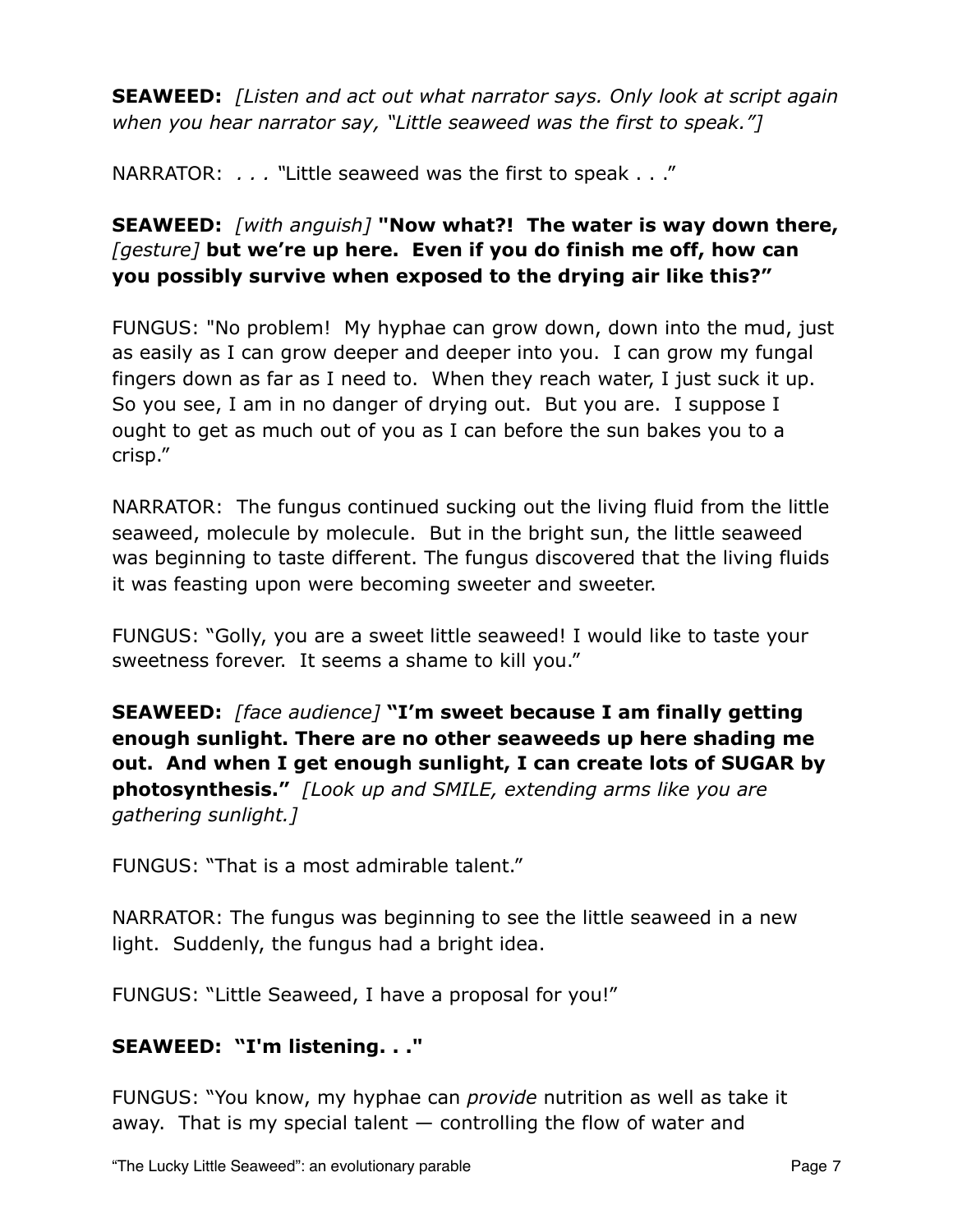nutrients. The interesting thing is that I can just as easily *send* you fluids as suck them out of you."

### **SEAWEED:** *[smile and wiggle your whole body with excitement!]*

NARRATOR: The little seaweed felt a glimmer of hope shimmer through its bright green gelatinous skin. . . The seaweed now turned toward the fungus and begged with excitement . . .

### **SEAWEED: "Oh, Fungus! Please tell me more!"**

FUNGUS: "Well, if I provide you with water and mineral nutrients, can you guarantee me a continuous supply of sugar?"

**SEAWEED: "Oh yes! In this bright sunlight I can produce much more sugar than I could possibly use all by myself. I am afraid of drying out, of course. But you appear to have already solved that problem — and for both of us!"**

NARRATOR: The two former enemies now turned to face one another.

FUNGUS: "I think we have a deal."

**SEAWEED: "Indeed!"** *[Shake hands with Fungus and smile.]*

**BOTH:** *[Face audience silently as narrator reads a concluding paragraph. After Narrator says, "The End", all 3 bow together.]*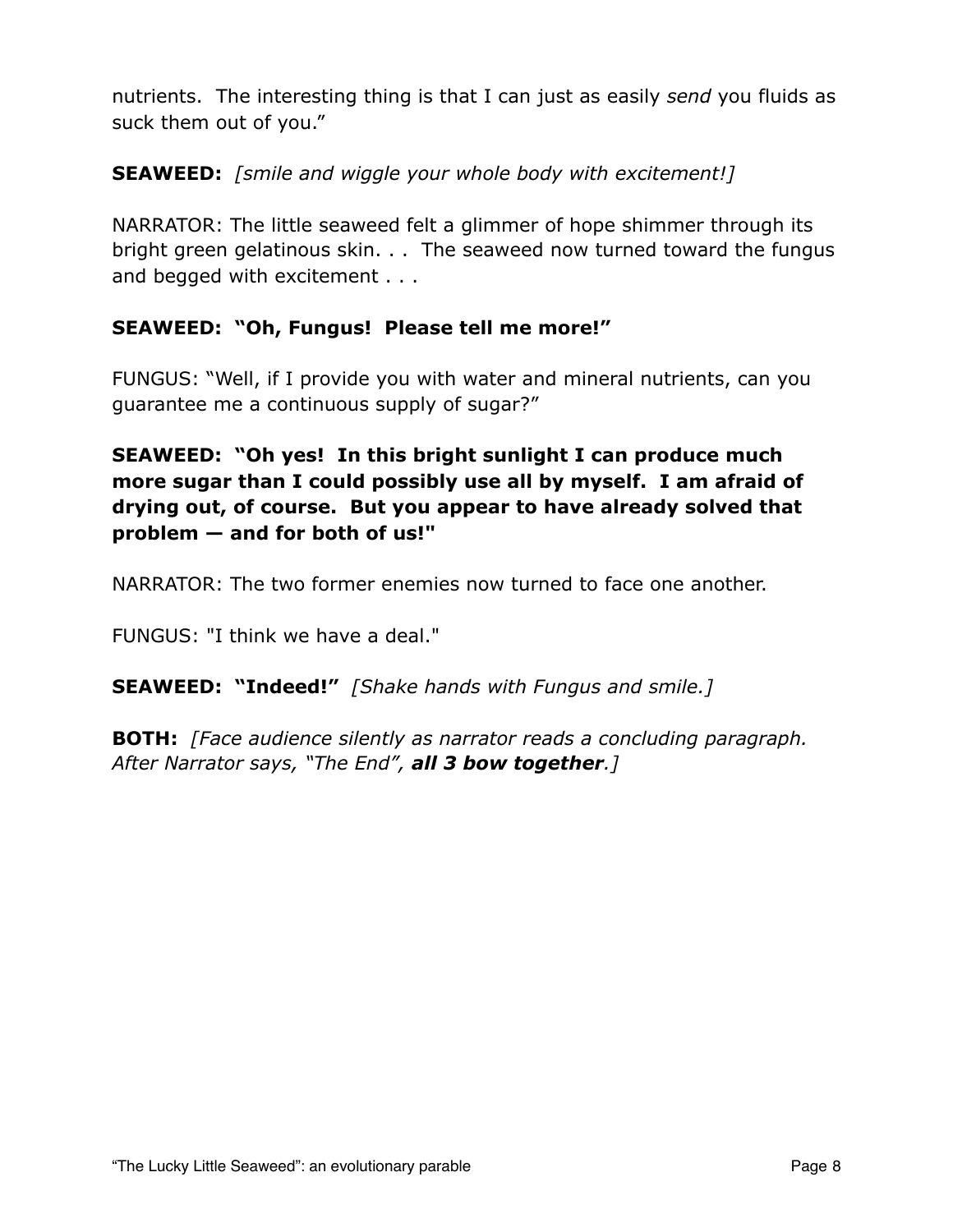## *Fungus Role for* **"The Lucky Little Seaweed"**

*INSTRUCTION FOR THE FUNGUS: You are an assertive, selfish character; the antagonist. Read your parts (in bold). Make sure you face the audience when you speak, even though you will occasionally look toward the Seaweed. Remember to act and gesture, using your arms and fingers as "fungal hyphae". You begin the play off-stage, and then enter after the narrator's first paragraph. When the earthquake happens, let your script hang and just act out what you hear the narrator reading.*

*Note: "Hyphae" is pronounced "HIGH-fee".*

*What you need to read is always in bold type. Stage directions for you are in [italics] type. Read your part at a normal pace — not slowly or melodramatically.*

**FUNGUS:** *[Stand off-stage to begin.]*

*\_\_\_\_\_\_\_\_*

NARRATOR: Once upon a very long time ago (430 million years ago, to be more precise) there lived a sad little seaweed near the shore of a shallow sea. The little seaweed loved its warm and well-lit aquatic home, but the neighborhood was becoming more dangerous with each passing week. Big, fast-growing seaweeds were beginning to crowd the area and shade out the smaller, less aggressive forms. Voracious animals, who swam or crawled within the ocean, had developed a taste for seaweed salad. These animals were becoming more numerous every day and were even beginning to threaten the seaweeds that lived right next to shore in the saltiest water, a zone that used to be safe. The sad little seaweed was feeling the pinch of increased competition.

### **FUNGUS:** *[begin to walk toward seaweed]*

NARRATOR: One dreary morning, in the shade of a newly grown patch of aggressive seaweed, the little seaweed was visited by an aquatic fungus, who was passing by. The fungus was first to speak: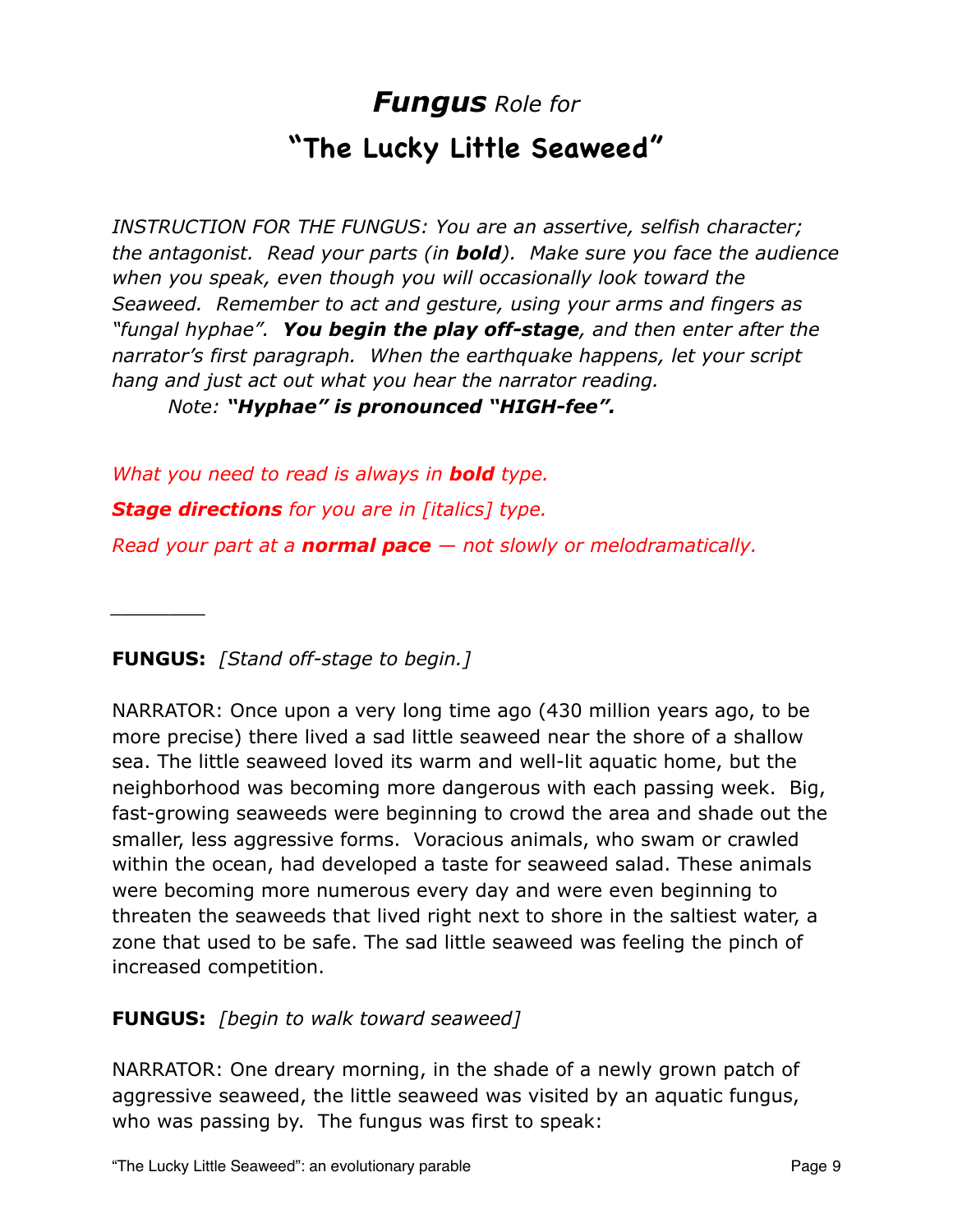**FUNGUS:** *[loud and taunting]* **"Excuse me, Little Seaweed, but I am about to infect and eat you."**

SEAWEED: "Why would you want to do that?"

**FUNGUS:** *[face audience]* **"Well, it is getting harder and harder to make a living on this part of the sea floor. You see, I normally prefer to eat dead organic matter—like old decayed parts of seaweeds. But voracious animals have been devouring my favorite foods before I get my share. With their fishy fins or crabby claws, these animals move faster than I can stretch my fungal fingers."** *[reach toward Seaweed and wiggle fingers]*

SEAWEED: "Hey, I have a similar problem. Beneath these big seaweeds, I can't find enough light to grow. The big seaweeds are shading me out, leaving me weak. The future looks bleak. So you might as well infect me and get it over with."

**FUNGUS**: *[Act out while narrator describes your next actions. Only look at script again when Seaweed starts talking.]*

NARRATOR: . . . . *[describes action]*

*\_\_\_\_\_*

*\_\_\_\_\_*

SEAWEED: "Now what? The water is way down there, but we're up here. Even if you do finish me off, how can you possibly survive when exposed to the drying air like this?"

**FUNGUS: "No problem! My hyphae can grow down, down into the mud,** *[gesture]* **just as easily as I can grow deeper and deeper into you** *[gesture].* **I can grow my fungal fingers down as far as I need to. When they reach water, I just suck it up! So you see, I am in no danger of drying out. But you are! I suppose I ought to get as much out of you as I can before the sun bakes you to a crisp!"**

NARRATOR: The fungus continued sucking out the living fluid from the little seaweed, molecule by molecule. But in the bright sun, the little seaweed was beginning to taste different. . .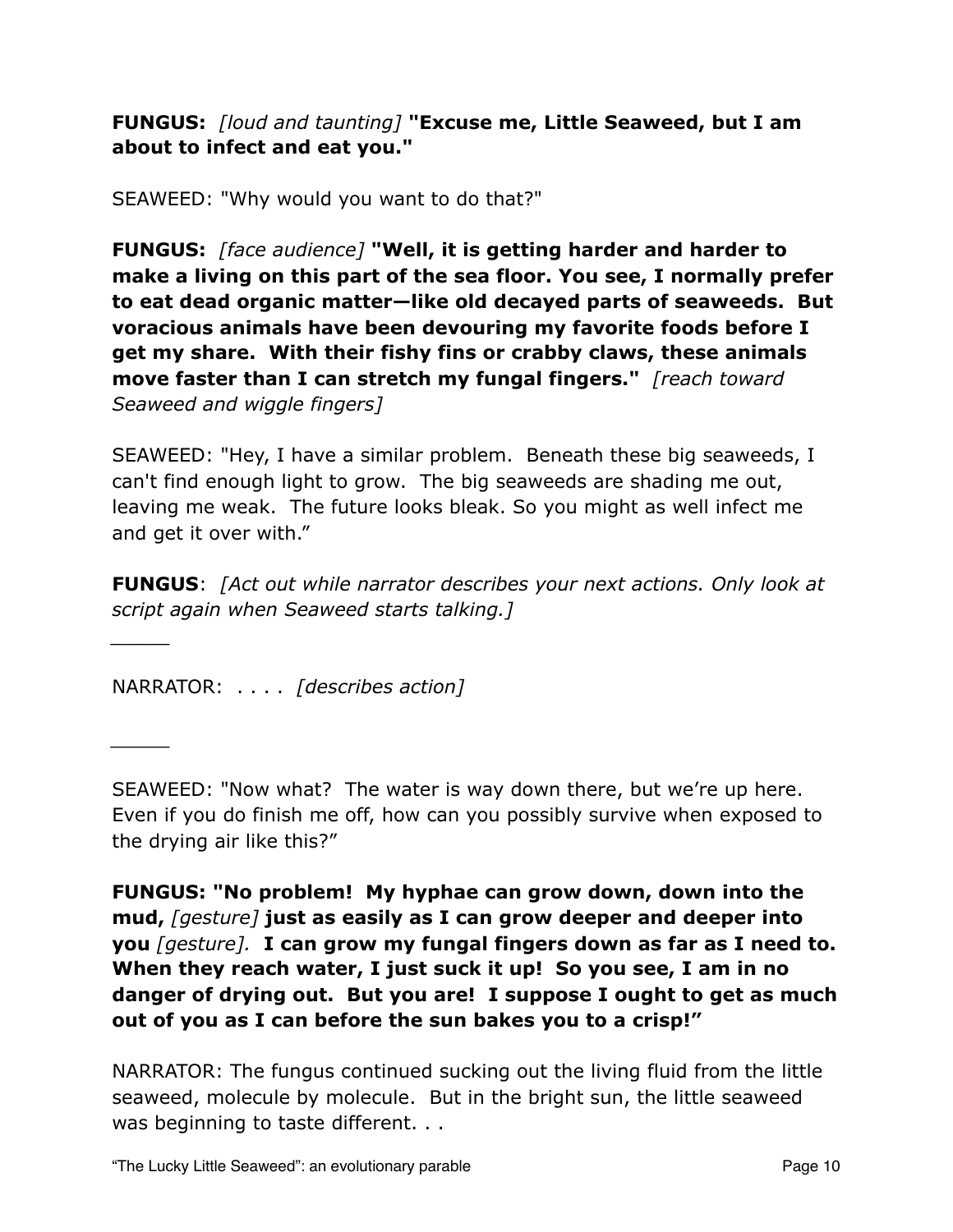### **FUNGUS:** *[pretend you are tasting something sweet and good!]*

NARRATOR: The fungus discovered that the living fluids it was feasting upon were becoming sweeter and sweeter.

### **FUNGUS: "Golly, you are a sweet little seaweed! I would like to taste your sweetness forever. It seems a shame to kill you."**

SEAWEED: "I'm sweet because I am finally getting enough sunlight. There are no other seaweeds up here shading me out. And when I get enough sunlight, I can create lots of sugar by photosynthesis."

### **FUNGUS: "That is a most admirable talent!"**

NARRATOR: The fungus was beginning to see the little seaweed in a new light . . .

#### **FUNGUS:** *[Look at Seaweed with surprise!]*

NARRATOR: Suddenly, the fungus had a bright idea. . .

#### **FUNGUS: "Little Seaweed! I have a proposal for you!"**

SEAWEED: "I'm listening. . ."

### **FUNGUS: "You know, my hyphae can** *provide* **nutrition as well as take it away. That is my special talent — controlling the flow of water and nutrients. The interesting thing is that I can just as easily**  *SEND* **you fluids as suck them out of you."**

NARRATOR: The little seaweed felt a glimmer of hope shimmer through its bright green gelatinous skin. The seaweed now turned toward the fungus and begged with excitement. . .

SEAWEED: "Oh, Fungus! Please tell me more!"

### **FUNGUS:** *[facing audience]* **"Well, if I provide you with water and mineral nutrients, can you guarantee me a continuous supply of sugar?"**